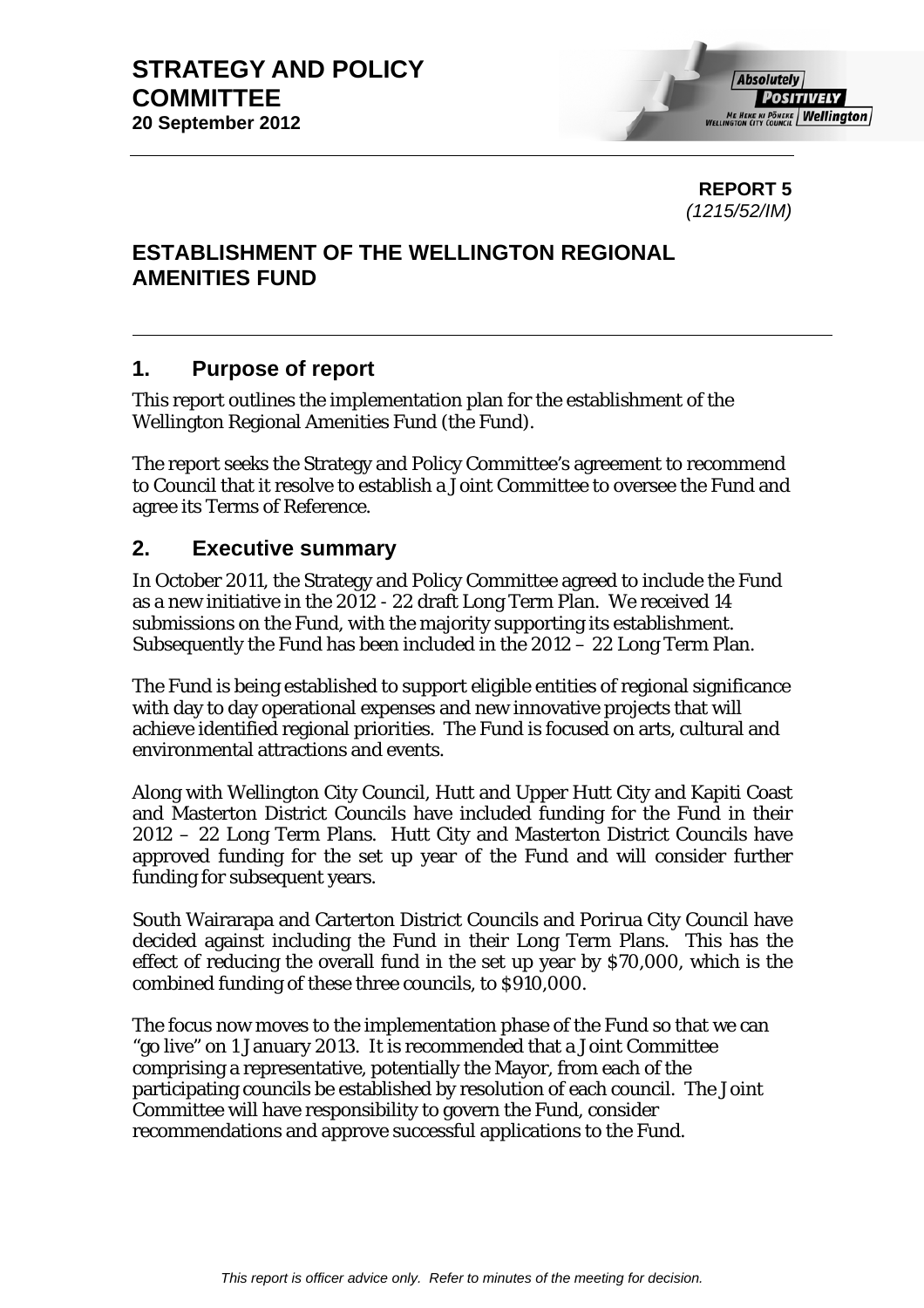# **3. Recommendations**

Officers recommend that the Strategy and Policy Committee:

- *1. Receive the information.*
- *2. Note that the Wellington Regional Amenities Fund (the Fund) will be overseen by the Wellington Regional Amenities Fund Joint Committee (Joint Committee), a joint committee established under section 30 (1)(b) of Part 1, Schedule 7 of the Local Government Act 2002.*
- *3. Agree to recommend to Council that it agree to the Terms of Reference for the Fund as set out in Appendix 1 to this Report.*
- *4. Agree to recommend to Council that it endorse the Resolution for Endorsement by participating councils that the Fund be overseen by the Joint Committee as set out in Appendix 2 to this Report.*
- *5. Agree to recommend to Council that it elect one member and an alternate to represent the Wellington City Council on the Joint Committee.*
- *6. Note that reports on funding decisions will be made available to the Strategy and Policy Committee.*

## **4. Discussion**

Gaining agreement by Upper Hutt and Hutt City and Kapiti Coast District and Masterton District Councils to join with Wellington City Council in the establishment of the Fund is a positive result for the region.

The Fund will:

- (a) complement existing funding
- (b) support eligible entities of regional significance with day to day operational expenses and new innovative projects (excluding capital projects) that will achieve identified regional outcomes
- (c) focus on the key areas of arts and culture and environmental attractions and events
- (d) be governed by a Joint committee made up of one member of each participating council that will approve successful applications to the Fund
- (e) be managed by a Fund Manager to be based at Wellington City Council
- (f) establish a cross-council Officers Group to liaise with and support the Fund Manager
- (g) be set up in  $2012/13$  with funds of  $$910,000$
- (h) grow incrementally and be capped at \$3 million

The Fund will be reviewed by all participating councils ahead of the 2013/14 annual plan as a consequence of Masterton District and Hutt City Councils agreeing to apportion funds for the set up year only.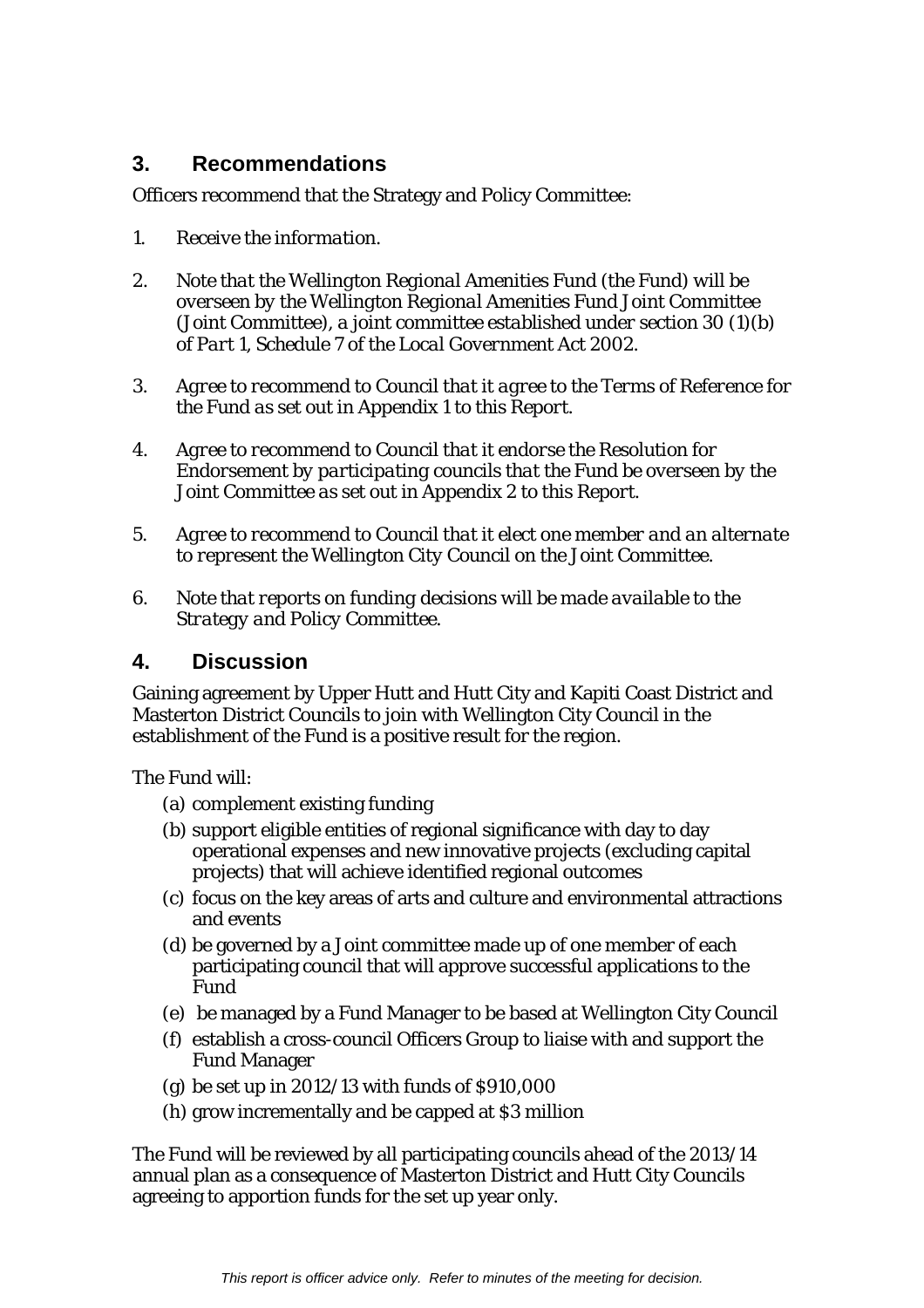Table One sets out the size of the Fund and the forecast contribution of each council over the five years of the Fund.

|  |  |  |  |  |  | Table One: Total forecast Fund size with all participating councils contributing over a five year period. |  |  |
|--|--|--|--|--|--|-----------------------------------------------------------------------------------------------------------|--|--|
|--|--|--|--|--|--|-----------------------------------------------------------------------------------------------------------|--|--|

| <b>Council</b>                      | Ave<br><b>Section</b><br>rag<br>e<br>% | <b>SET UP</b><br><b>S1million</b> |                                                        | <b>YEAR ONE =</b><br><b>YEAR TWO</b> =<br>\$1.82million<br>\$2.47million |                                               | <b>YEAR THREE =</b><br>\$2.275 million |                                                      | <b>YEAR FOUR =</b><br>\$2.502 million |                                                      | <b>YEAR FIVE <math>=</math></b><br>\$2.730million |                                           |                               |                                           |
|-------------------------------------|----------------------------------------|-----------------------------------|--------------------------------------------------------|--------------------------------------------------------------------------|-----------------------------------------------|----------------------------------------|------------------------------------------------------|---------------------------------------|------------------------------------------------------|---------------------------------------------------|-------------------------------------------|-------------------------------|-------------------------------------------|
|                                     |                                        | <b>Dollar</b><br><b>Share</b>     | <b>Average</b><br>increase per<br>rateable<br>property | <b>Dollar</b><br><b>Share</b>                                            | Ave-rage<br>inc per rate-<br>able<br>property | <b>Dollar</b><br><b>Share</b>          | <b>Ave-rage inc</b><br>per rate-<br>able<br>property | <b>Dollar</b><br><b>Share</b>         | <b>Ave-rage inc</b><br>per rate-<br>able<br>property | <b>Dollar</b><br><b>Share</b>                     | Ave-rage inc<br>per rate-able<br>property | <b>Dollar</b><br><b>Share</b> | Ave-rage inc per<br>rate-able<br>property |
|                                     |                                        | S                                 | S.                                                     | S                                                                        | S.                                            | S.                                     | S.                                                   | S                                     | S                                                    | S.                                                | S.                                        | S.                            | $\mathbf{S}$                              |
| Welling-<br>ton City                | 66%                                    | 594,000                           | 8.01                                                   | 1188,000                                                                 | 16                                            | 1336,500                               | 18.02                                                | 1485,000                              | 20.02                                                | 1633,500                                          | 22.03                                     | 1782,000                      | 24                                        |
| <b>Hutt City</b>                    | 21%                                    | 195,000                           | 5.08                                                   | 390.000                                                                  | 10.15                                         | 438,750                                | 11.42                                                | 487.500                               | 12.69                                                | 536,250                                           | 13.96                                     | 585,000                       | 15.2                                      |
| Upper<br><b>Hutt City</b>           | 6%                                     | 53.000                            | 3.3                                                    | 106.000                                                                  | 6.6                                           | 119,250                                | 7.43                                                 | 132.500                               | 8.25                                                 | 145,750                                           | 9.08                                      | 157,500                       | 9.8                                       |
| Kapiti<br>District                  | 5%                                     | 48,000                            | 1.98                                                   | 96,000                                                                   | 3.96                                          | 108,000                                | 4.46                                                 | 120,000                               | 4.95                                                 | 132,000                                           | 5.45                                      | 145,500                       | 6                                         |
| <b>Masterton</b><br><b>District</b> | 2%                                     | 20,000                            | 1.64                                                   | 40,000                                                                   | 3.28                                          | 45,000                                 | 3.69                                                 | 50,000                                | 4.1                                                  | 55,000                                            | 4.51                                      | 60,000                        | 4.9                                       |
| <b>TOTALS</b>                       |                                        | 910,000                           |                                                        | 1820,000                                                                 |                                               | 2047,500                               |                                                      | 2275,000                              |                                                      | 2502,500                                          |                                           | 2730,000                      |                                           |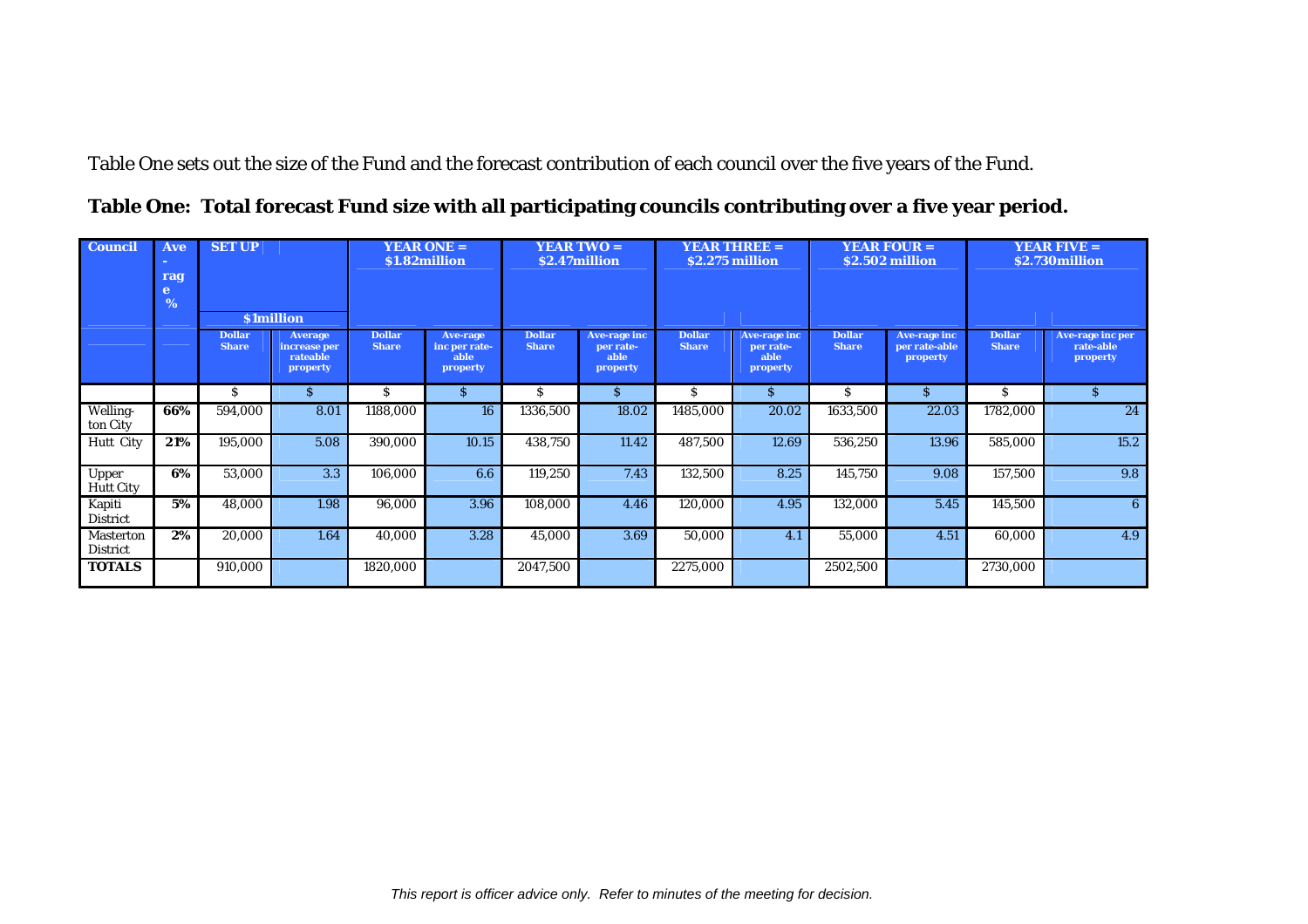### *4.1 Implementation of the Fund*

A cross-council officer working group, with representatives from participating councils, is now working to finalise arrangements for implementing the Fund. A key step is recruitment of the Fund Manager who will be charged with developing criteria for assessing applications and financial systems for the collection and holding of funds and Fund distribution; processing of applications for recommendation to the Joint Committee; and communication processes.

The position will initially be for a fixed term focussed on the set up phase. It is anticipated that the Fund will take advantage of the efficiencies offered by Wellington City Council's recently developed on-line Funding and Relationship Management System (FARMS). The Fund Manager position will be reevaluated once the Fund is up and running and systems for operating the Fund are in place.

Consideration of an independent selection panel was included in the report to SPC on 20 October 2011. This has been reconsidered following the decision by Porirua City and Carterton and South Wairarapa District Councils not to join the Fund. Removing the panel will reduce operation costs and put more funding directly to applicants; remove a layer of administration and simplify the application process.

A cross-council Officers Group will be established with a representative from each of the participating councils to liaise with and support the Fund Manager. In conjunction with the Fund Manager the Officers Group will make recommendations to the Joint Committee and will act as their council's point of contact for the Fund.

#### *4.2 Distribution of Funds*

An early appointment to the position of Fund Manager will ensure the smooth implementation of the Fund and the distribution of funds to successful applicants early in 2013.

This is important for participating Councils who have committed funds to see the Fund in operation. It means the Fund can begin supporting regionally significant entities to contribute to the region's vibrancy, attractiveness and the economy.

## **5. Other considerations**

#### *5.1 Consultation and Engagement*

The Fund was included as a new initiative in the 2012-22 draft Long Term Plan. We received 14 submissions on the Fund, with the majority supporting its establishment. The Fund, once established, will be widely promoted and advertised across the region to ensure full participation by interested groups.